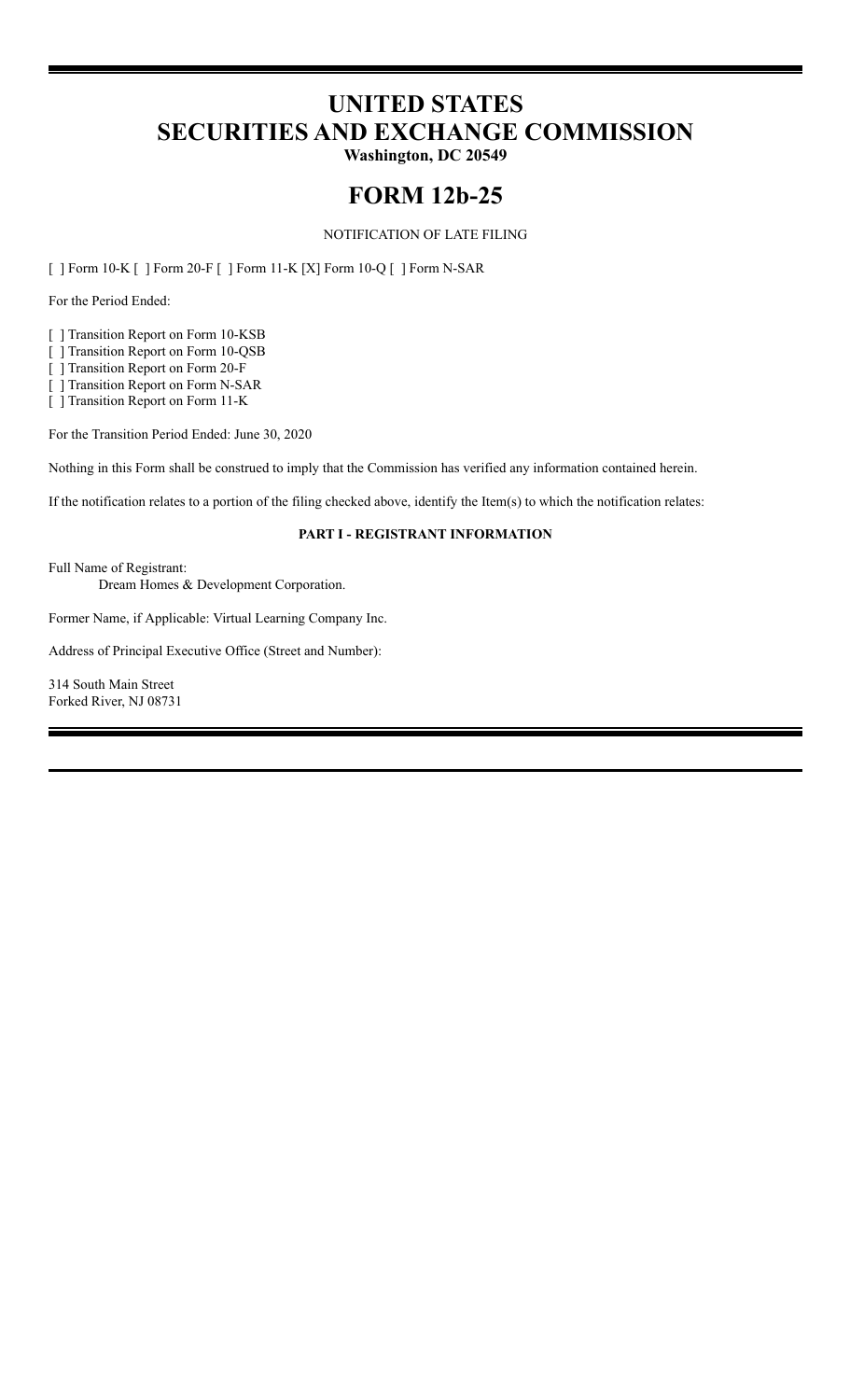### **PART II - RULES 12b-25 (b) AND (c)**

If the subject report could not be filed without reasonable effort or expense and the registrant seeks relief pursuant to Rule 12b-25(b), the following should be completed. (Check box if appropriate)

[ ] (a) The reasons described in reasonable detail in Part III of this form could not be eliminated without unreasonable effort or expense;

[X] (b) The subject annual report or semi-annual report, transition report on Form 10-K, Form 20-F, 11-K or Form N-SAR, or portion thereof will be filed on or before the fifteenth calendar day following the prescribed due date; or the subject Quarterly report or transition report on Form 10-QSB, or portion thereof, will be filed on or before the fifth calendar day following the prescribed due date; and

[ ] (c) The accountant's statement or other exhibit required by Rule 12b-25(c) has been attached if applicable)

#### **PART III - NARRATIVE**

The Registrant is in the process of compiling information for the quarter ending June 30, 2020 for the Form 10-Q, all of which information has not yet been received.

## **PART IV - OTHER INFORMATION**

(1) Name and telephone number of person to contact in regard to this notification:

Chris Dieterich, Esq.: (310) 312-6888.

(2) Have all or other periodic report required under section 13 or 15(d) of the Securities Exchange Act of 1934 or section 30 of the Investment Company act of 1940 during the preceding 12 months or for such shorter period that the registrant was required to file such report(s) been filed? If the answer is no, identify report(s).

[X] Yes [ ] No

(3) Is it anticipated that any significant change in results of operations from the corresponding period for the last fiscal year will be reflected by the earnings statements to be included in the subject report or portion thereof?

[ ] Yes [X] No